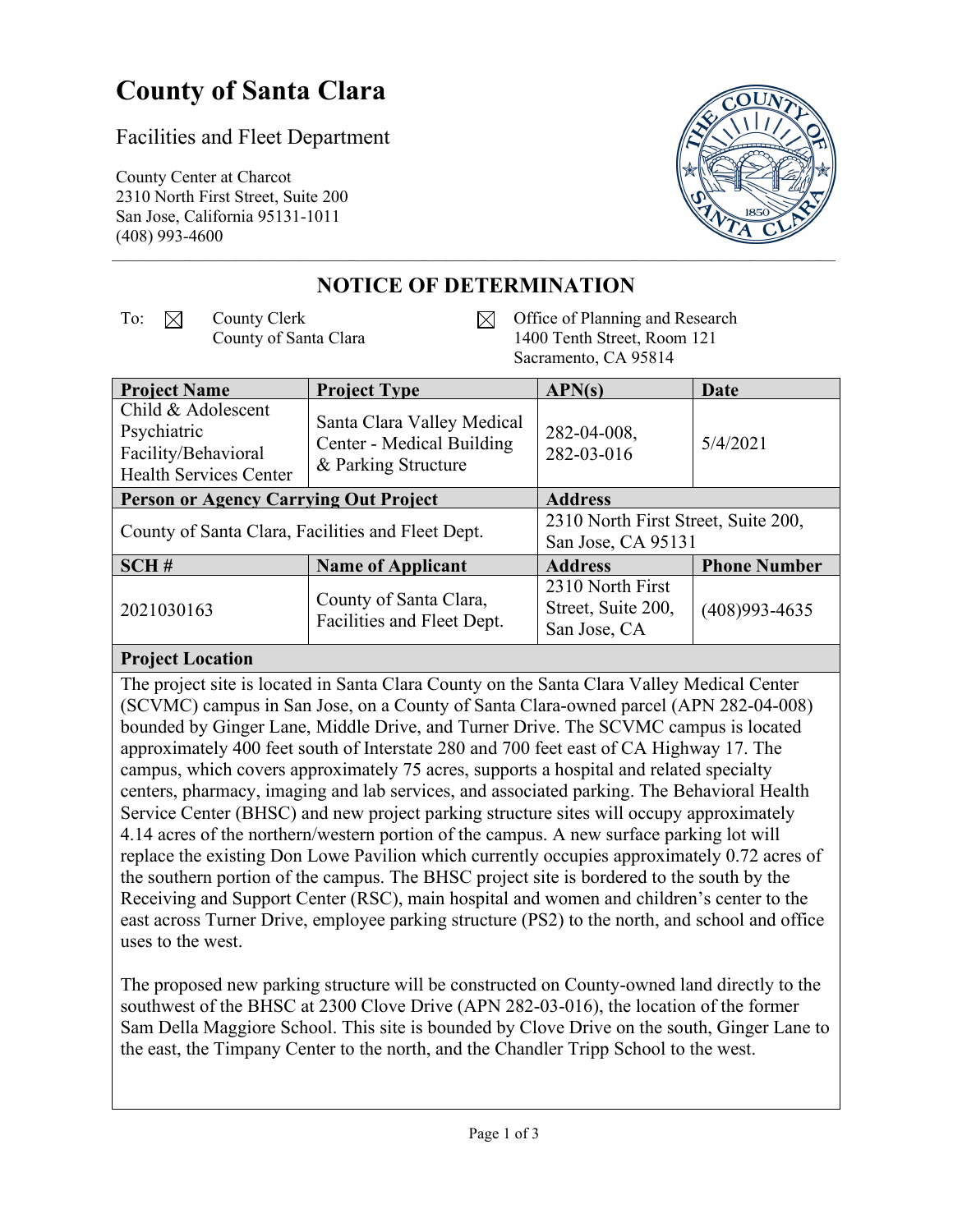#### **Project Location (continued from page 1)**

The Don Lowe Pavilion which will be demolished upon completion of the new BHSC is bordered by Enborg Lane to the south, Enborg Court to the east, Bradley Avenue to the west, and SCVMC campus buildings to the north.

The project site is not on a list of hazardous material sites as described by Government Code 65962.5 (Cortese List).

#### **Project Description**

The County is proposing the construction and operation of a new BHSC that will serve as a mental health inpatient/outpatient building. The BHSC will replace and consolidate existing mental health services on the SCVMC campus that are currently located in three separate buildings into one facility. The newly expanded services will serve the behavioral health needs for Santa Clara County and the surrounding communities.

Overall, the project is comprised of a 77 bed BHSC, an underground pedestrian tunnel connection to an existing tunnel system that goes from the Receiving and Support Center (RSC) to the main hospital, a skybridge connection to the Main Hospital Emergency Department, and a new 714 car parking structure.

New services provided will expand the current adult mental health service programs to include outpatient and inpatient services for child and adolescent populations and increase the bed count from 50 to 77 beds. The new BHSC facility will be supported by an approximate 400 person staff that will work in three rotating 82-90 person shifts. The project will require utility improvements (water, sanitary sewer, storm drain) to existing utility pipelines in the surrounding streets. The goal for the project is to complete construction and achieve occupancy by October of 2023.

Construction of the BHSC requires the removal of an existing two-story, 431-space parking structure referred to as Parking Structure #3 (PS3). To replace this lost parking and add parking to serve the new BHSC, a new 714 car parking structure will be constructed on a site that is occupied by a vacant building that formerly housed the Sam Della Maggiore School which will be demolished to construct the new parking structure. The project would include new landscaping features on both building sites. New trees will be planted along Turner Drive, Middle Drive, and Ginger Lane. The BHSC landscaping plan would also include new gardens, artificial turf, lounge areas, and recreation yards on each level of the building.

The project also includes the demolition of the Don Lowe Pavilion which is currently used for mental health services. This building will be demolished once the new BHSC is open for use. The site of the Don Lowe Pavilion would then be used for a surface parking lot for the foreseeable future.